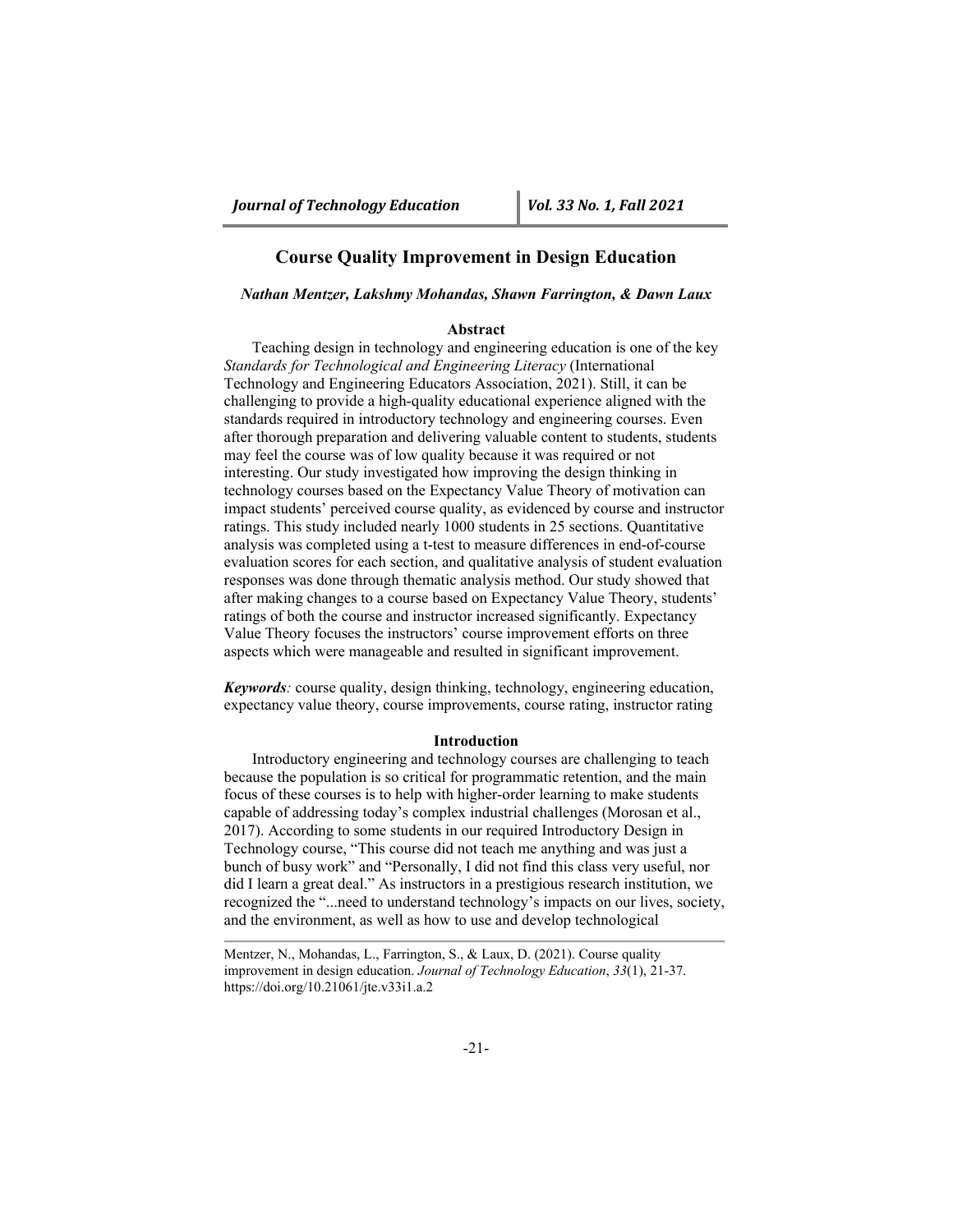products, systems, and processes to extend human capabilities" (International Technology and Engineering Educators Association [ITEEA], 2021, p. 3), but we were frustrated every semester to receive these kinds of comments on the end-of-semester student evaluations of course and instructor.

Many secondary school technology and engineering programs comprise elective courses where students can choose to take the classes or not, and student choice may be directly related to the quality of the course. If secondary school students do not perceive courses in an elective program to be high quality, that program may close due to declining demand. At the college level, some instructors may not be rehired if students perceive their courses to be less than high quality.

We used the Expectancy Value Theory (Barron & Hulleman, 2015) as a theoretical framework to redesign an existing Design Thinking in Technology course. This theory aligned with the concerns we found in previous course evaluations that related to expectations of success, the extent to which students valued the course, and the cost of engaging in course activities. This case study measured the impact of these changes on course quality using students' end-ofcourse evaluation data.

#### **Expectancy Value Theory**

Eccles et al. (1983) proposed the Expectancy Value Theory of motivation which posited that students would be motivated to perform a task if they have an expectation of success (whether they will succeed in the task), and they can see how much value is tied with the task (is it enjoyable now or will it be good for me later?). According to Eccles and Wigfield (2002), another aspect that plays a major role in the Expectancy Value Theory is cost. Both expectancies of success and achievement value are significant predictors of motivation and are considered positive, whereas cost is defined as a negative aspect related to student motivation. One aspect of cost, for example, relates to the duration of time required to complete a task. Cost is often measured by asking questions like, "Am I free of barriers preventing me from investing time, energy, and resources into the activity?" Cost can also be linked to stress, embarrassment, and other student emotions while doing the task and may be difficult to measure. Barron and Hulleman (2015) proposed the Expectancy Value Cost model of motivation, which describes the different dimensions associated with these three variables and a formula to predict student motivation. According to Barron and Hulleman, expectancy and value contribute to student motivation while cost detracts.

Ball et al. (2016) and Wigfield and Eccles (2000) showed that a student's choice of achievement tasks was most directly predicted by their expectation for succeeding at the task. Following Wigfield and Eccles (2000), many studies have used interventions based on the Expectancy Value Theory, such as increasing student motivation through value-added assignments to understand its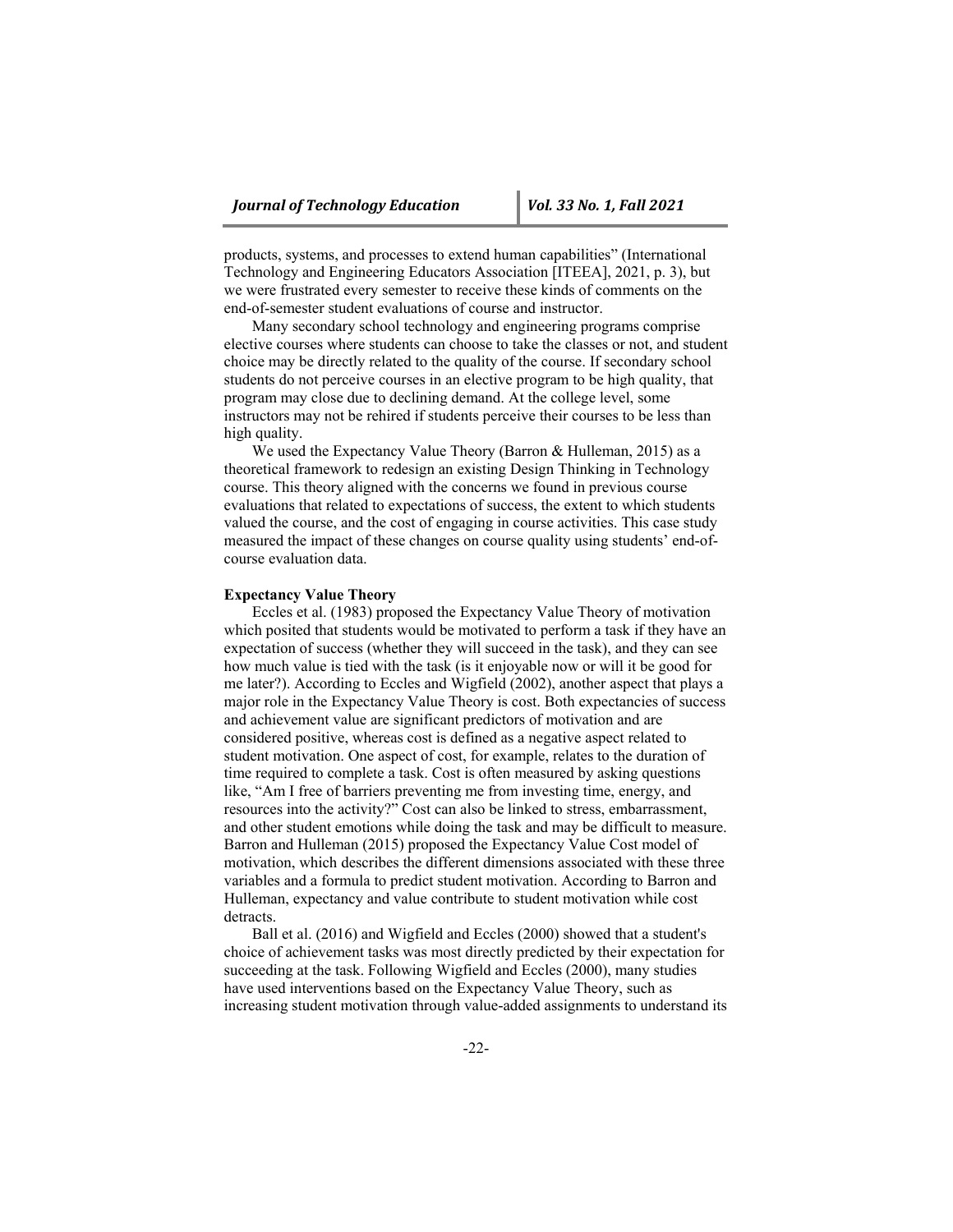effect on students' learning outcomes (Abraham & Barker, 2015; Hulleman et al., 2017).

Our study attempts to contribute to this literature by investigating the effects of improving a Design Thinking in Technology course based on the Expectancy Value Theory framework. The impacts of course improvements were measured using standard end-of-course evaluations. Our hypothesis is that emphasizing opportunities for success and the value of assignments while reducing the costs will motivate students and enhance their perceptions of the quality of the course experience.

## **Research Context**

The study was conducted in a first-year course on Design Thinking in Technology at a Midwestern, post-secondary, research institution. Findings from this study may be relevant to technology and engineering teachers in high schools because the quality of introductory experiences impacts student retention (Aljohani, 2016). The course was offered in 12 sections in Fall of 2017 (comparison semester) and 14 sections in Fall 2018 (treatment semester). Instructors included graduate students, lecturers, clinical faculty, or tenure-track faculty. Each instructor taught 1-4 sections of 40 students. The focus of the course was based initially on the *Standards for Technological Literacy* (standards 8, 9 and 11; International Technology Educators Association; ITEA, 2000) and now on *Standards for Technological and Engineering Literacy* (STEL) standard on *Design* with practices which include: (a) Systems Thinking, (b) Creativity, (c) Making and Doing, (d) Critical Thinking, (e) Optimism, (f) Collaboration, (g) Communication and (h) Attention to Ethics (ITEEA, 2021, p. 14).

This active learning course had three projects for students, where the first two projects were small in scope and aimed to help students learn the design thinking process. The final project was eight weeks long. Here, students were expected to identify a global grand engineering challenge in small groups and narrow down the problem to identify the key stakeholders and users at a local level. The students were then challenged to develop and create solutions to mitigate or reduce the effect of the identified problem by designing a prototype. The prototype was further tested with users, and a final prototype was refined based on user feedback. The course was offered as a flipped class (to foster active learning) in that all the course content was shared with the students prior to the actual class meeting where it was applied. Class time was used for active discussions of topics and design activities. To monitor and encourage student preparedness for the class, assignments and quizzes related to the reading materials were given. Most of the before-class assignments were to be completed individually, and most of the in-class discussions and activities were group-based.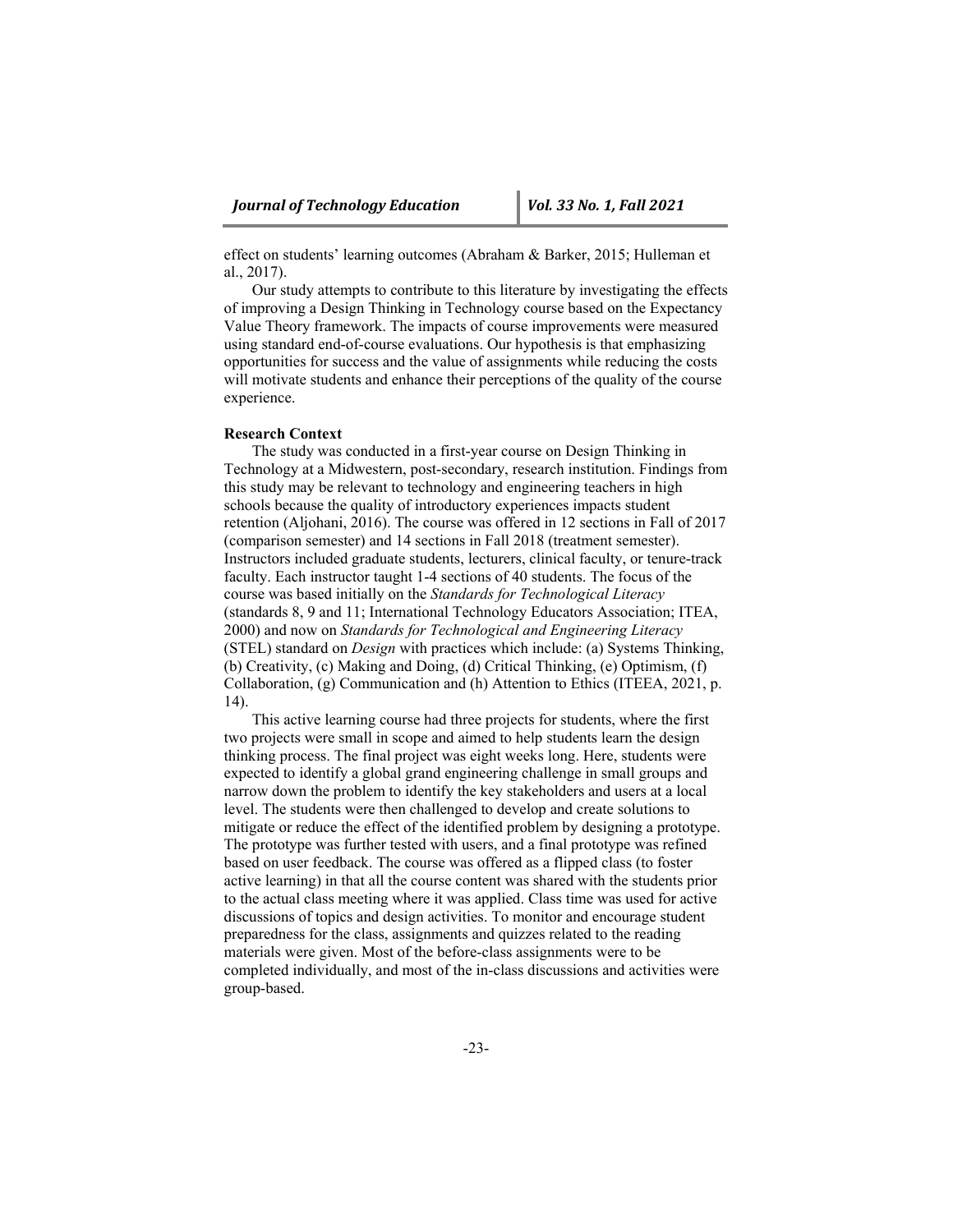In response to student complaints and negative student evaluations, we made significant changes to the course in the summer of 2018 based on the Expectancy Value Theory. Pragmatically, this study investigated how the treatment group students perceived the revised version of the course in terms of course quality compared to a previous group of students.

## **Course Improvement Based on Expectancy Value Theory**

Two theoretical foundations drove the course improvement approach. First, we followed the backward design approach (Wiggins & McTighe, 2005) to understand curriculum planning. According to Wiggins and McTighe (2005), the design of courses should be based on learning and not on teaching. The three stages of the backward design approach are: (a) identify desired results, (b) determine acceptable evidence, and (c) plan learning experiences and instruction. Second, course improvements were based on the Expectancy Value Theory.

To improve the course, multiple instructors collaboratively laid out all the course materials provided to students in the comparison semester and assessed an Expectancy Value Cost relationship for each assigned course material or activity. Based on what we know of students through past experiences, we asked ourselves how prepared were students to be successful in each learning experience. We also asked how the learning experiences scaffolded students from where they were to the successful completion of an assignment. Then we considered what value the students would perceive from engaging in the assignment or learning experience and how we could optimize the actual value and the perception of value. Lastly, we considered how much time (cost) was required by the student to complete the assignment. Other driving questions included:

- How well did the assignment or experience align with the course learning outcomes?
- To what extent were the outside class readings aligned with the in-class tasks?
- How much work can students complete reasonably within the class period?
- Were the guiding questions and instructions clear for students?

Changes made in each of the three main focus areas related to Expectancy Value Theory are illustrated in Figures 1-3.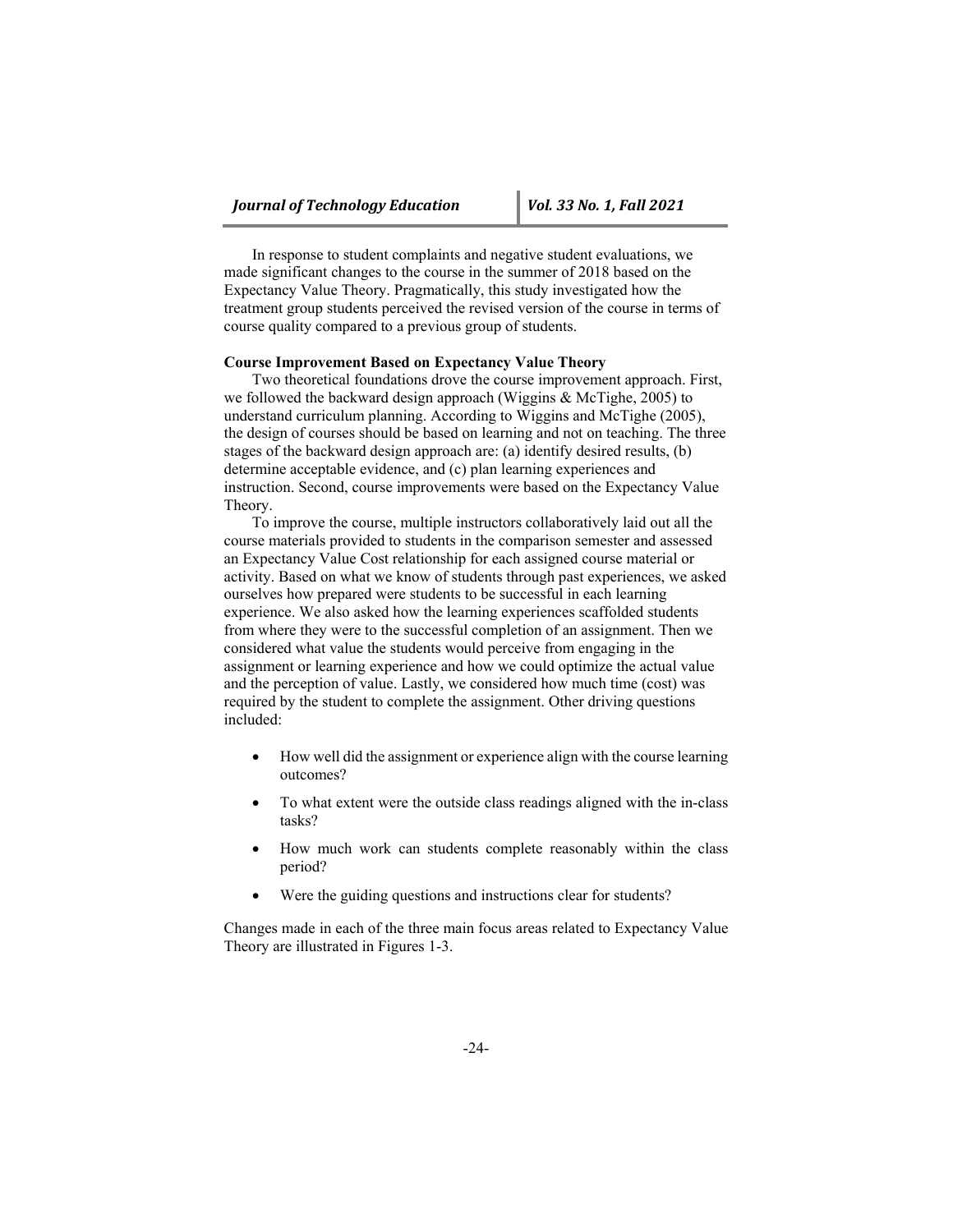# **Figure 1**

*Expectancy of Success and Related Changes* 



## **Figure 2**

*Value of Educational Experience and Related Changes* 

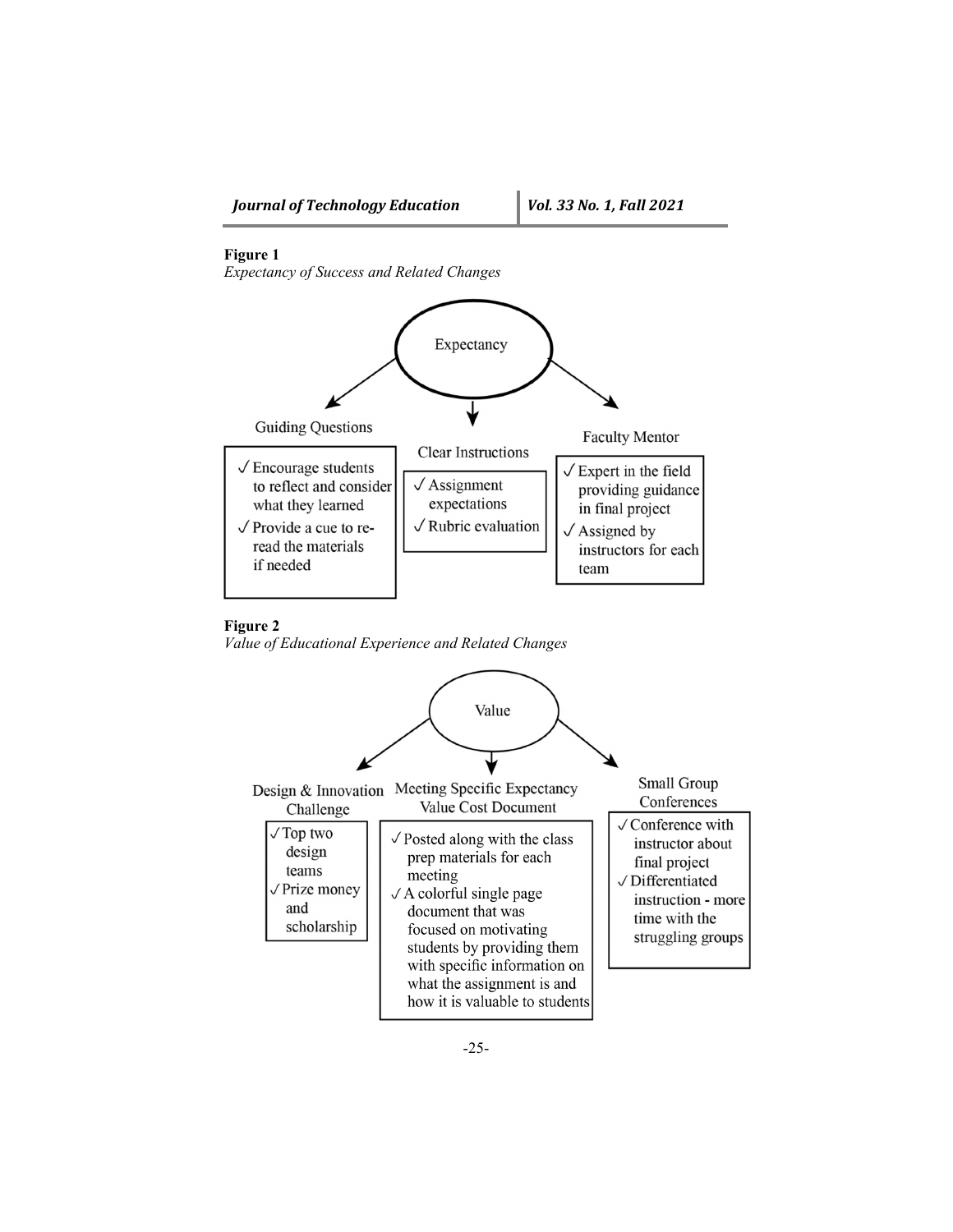# **Figure 3**

*Cost of Educational Experience and Related Changes* 



### **Methods**

### **Research Design**

The primary purpose of this case study was to evaluate the impact of course revisions on three outcomes: (a) an overall increase in the course rating, (b) an overall increase in the instructor ratings, and (c) an improvement in the way students felt about the course quality.

# **Participants, Measures, and Data Collection**

A total of 515 students were enrolled in the comparison semester (Fall of 2017), and 590 students were enrolled in the treatment semester (Fall of 2018). The majority of students in both groups were freshmen (Table 1) and male (Table 2). To assess pre-existing differences between groups, we acquired students' SAT and ACT scores from the university. SAT scores prior to 2016 and ACT scores were converted to equivalent current SAT scores for comparisons. Results of a t-test revealed statistically significant differences between groups  $(t(28) = 4.7, df = 1046, p = 0.001)$  with the comparison group having statistically higher mean scores ( $M = 1234.3$ ,  $SD = 120.9$ ) than the treatment group ( $M = 1269.5$ , SD = 121.0). Though this difference existed, the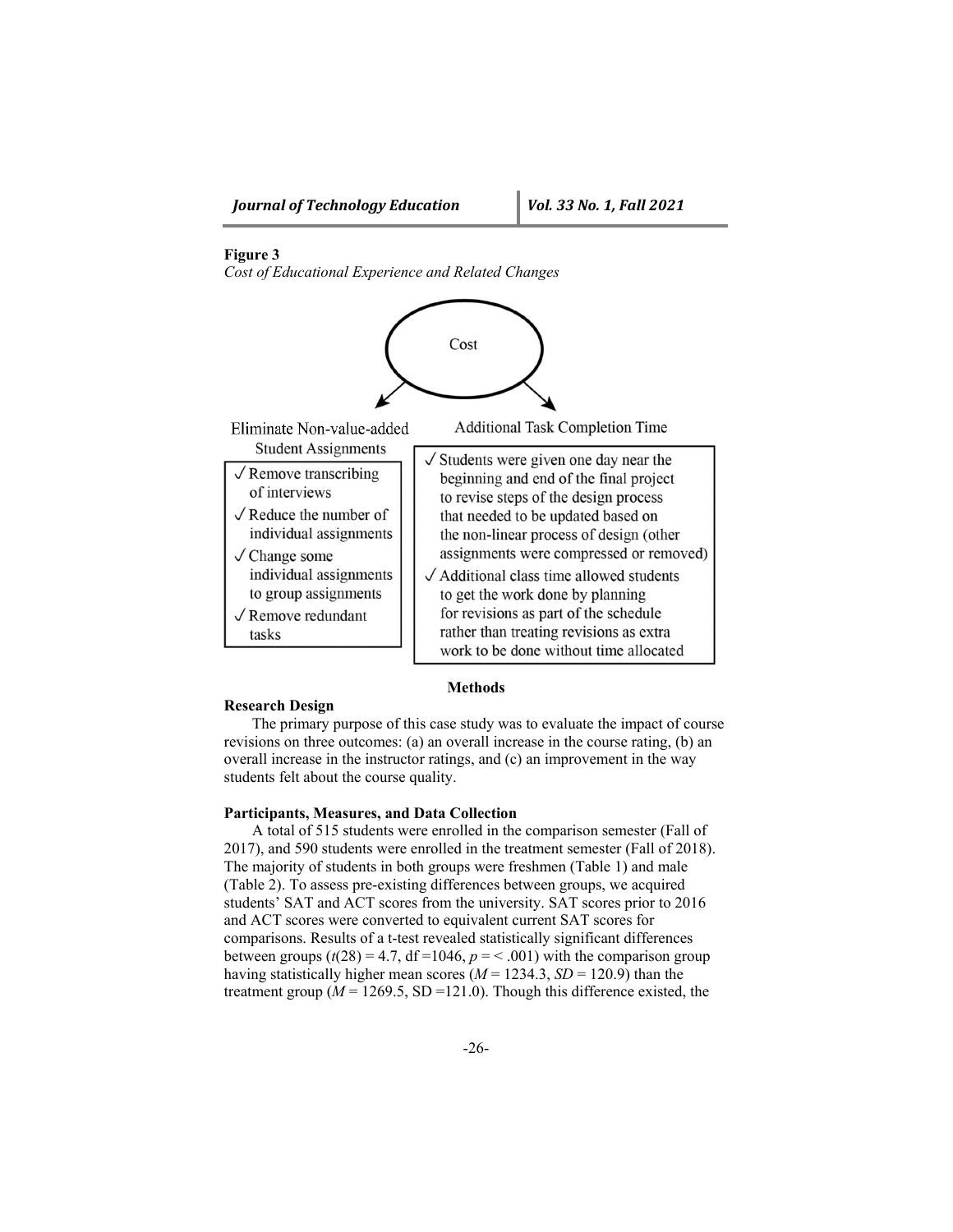practical differences between groups were not expected to impact the results drawn from this study, and, therefore, we continued with the analysis.

Both the treatment and comparison groups had similar instructors (Table 3). Some instructors from both semesters had previous teaching experience, some had previous teacher preparation program experience, while others were new to the course or new to teaching. Instructors in both semesters were provided standard materials through a copy of the course learning management system (Blackboard); weekly support meetings were guided by an experienced course coordinator

#### **Table 1**

*Percentage of Students by Class in Comparison and Treatment Semesters*

| Group                    | Freshman | Sophomore | Junior | <b>Senior</b> |
|--------------------------|----------|-----------|--------|---------------|
| Comparison ( $n = 515$ ) | 63.88    | 23.88     | 7.77   | 4.27          |
| Treatment ( $n = 590$ )  | 69.15    | 18.98     | 8.81   | 3.05          |

# **Table 2**

*Percentage of Students by Gender*

| Group                    | Male  | <b>Female</b> |
|--------------------------|-------|---------------|
| Comparison ( $n = 515$ ) | 79.22 | 20.78         |
| Treatment ( $n = 590$ )  | 79.12 | 20.88         |

## **Table 3**

*Instructor Information for Comparison and Treatment Semester*

|      | <b>Instructor Comparison Semester</b>                        | <b>Treatment Semester</b>                                    |
|------|--------------------------------------------------------------|--------------------------------------------------------------|
| $1*$ |                                                              | teacher prep, previous experience teaching this course       |
| $2*$ | previous experience teaching this course                     |                                                              |
| $3*$ | previous experience teaching this course                     |                                                              |
| 4    | new to teaching                                              | tew to teaching                                              |
| 5    | teacher prep, new to course                                  | teacher prep, new to course                                  |
| 6    | teacher prep, previous teaching<br>experience, new to course | teacher prep, previous teaching<br>experience, new to course |
|      | none                                                         | teacher prep, previous teaching<br>experience, new to course |

*\* Note*. Same instructor both semesters/groups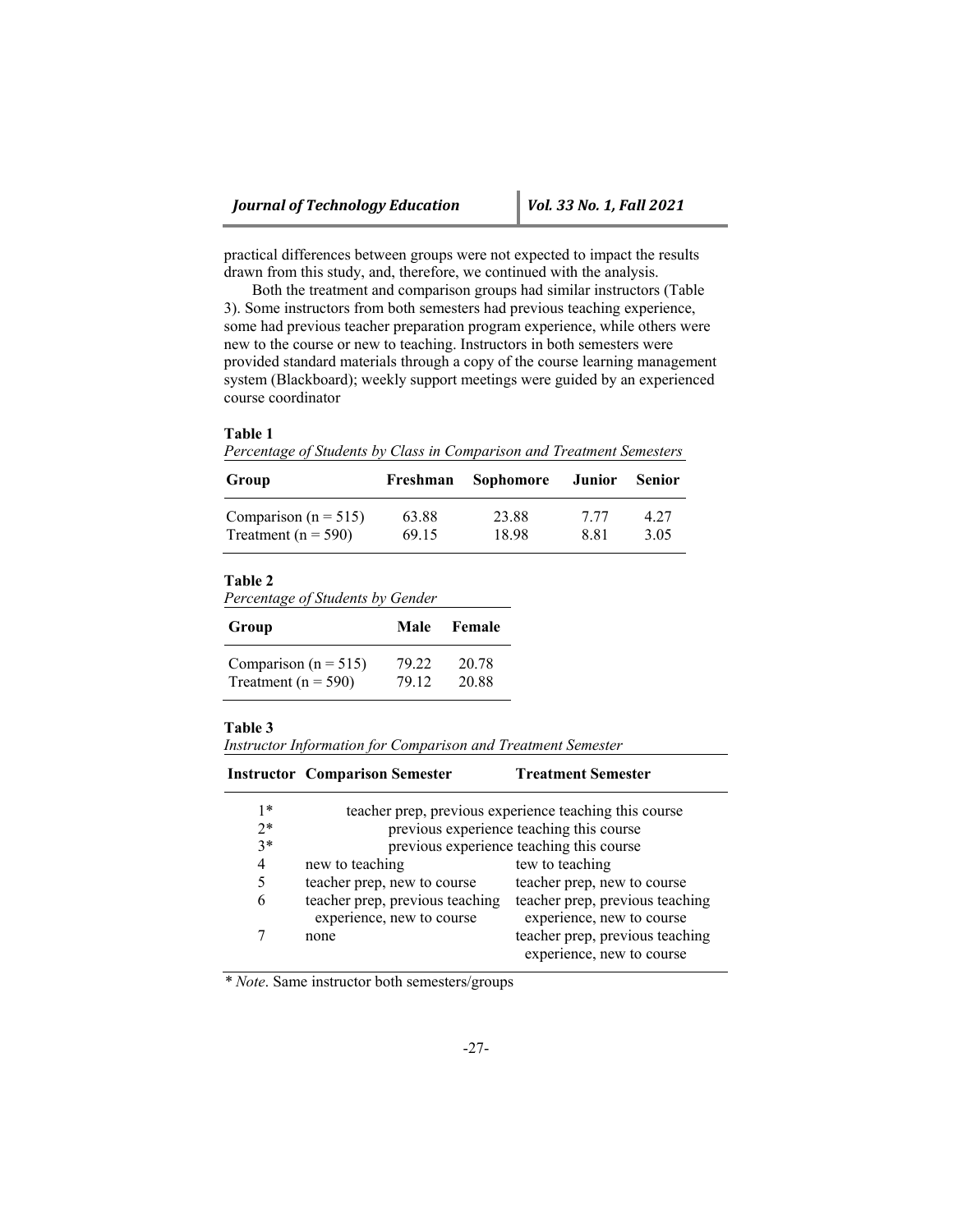## **Student Evaluations of Course and Instructor**

An end-of-semester course evaluation was sent to students through software called 'CoursEval.' CoursEval is considered a valid and reliable instrument as it is being used by many universities across the world to measure the quality of the course and teaching effectiveness (Hakimzadeh & Williams, 2006; Piascik & Bird, 2008; Socha, 2013). There were two quantitative items in this evaluation where students were asked to rate separately the course and the instructor using a scale of 1 to 5, where  $1 = \text{Very Poor}, 2 = \text{Poor}, 3 = \text{Fair}, 4 = \text{Good}, \text{ and } 5 =$ Excellent ("Overall, I would rate this instructor as:" and "Overall, I would rate this course as:"). One free-response, qualitative item directed students to "Make a suggestion(s) for improving the course. (A criticism alone is not helpful; tell your instructor how you would fix any problem.)"

### **Data Analysis**

Out of 1105 (515 from comparison and 590 from treatment) students to whom course evaluations were sent,  $83\%$  (n = 428) from the comparison group and  $84\%$  (n = 495) from the treatment group responded to the evaluations.

#### **Quantitative Data Analysis**

For the quantitative analysis, the course ratings and the instructor ratings from the comparison semester and the treatment semester were compared using a two-tailed t-test for the difference in means assuming unequal variance based on Levene's test.

#### **Qualitative Data Analysis**

The study drew on the traditions of the case study approach (Creswell, 1998). A combined technique of 'inductive' and 'deductive' thematic analyses were used to analyze the qualitative data. This approach allowed themes to emerge from the raw data using inductive analysis (Fereday & Muir-Cochrane, 2006).

## *Inductive Thematic Analysis*

According to Braun and Clarke (2006), inductive thematic analysis is "a process of coding the data without trying to fit into a pre-existing coding frame, or the researcher's analytic preconceptions" (p.77). NVivo 12 software was used for coding, and the process of coding followed the following six steps:

- 1. Familiarizing yourself with your data
- 2. Generating the initial codes
- 3. Searching for themes
- 4. Reviewing themes
- 5. Defining and naming themes
- 6. Producing the report (Braun & Clarke, 2006)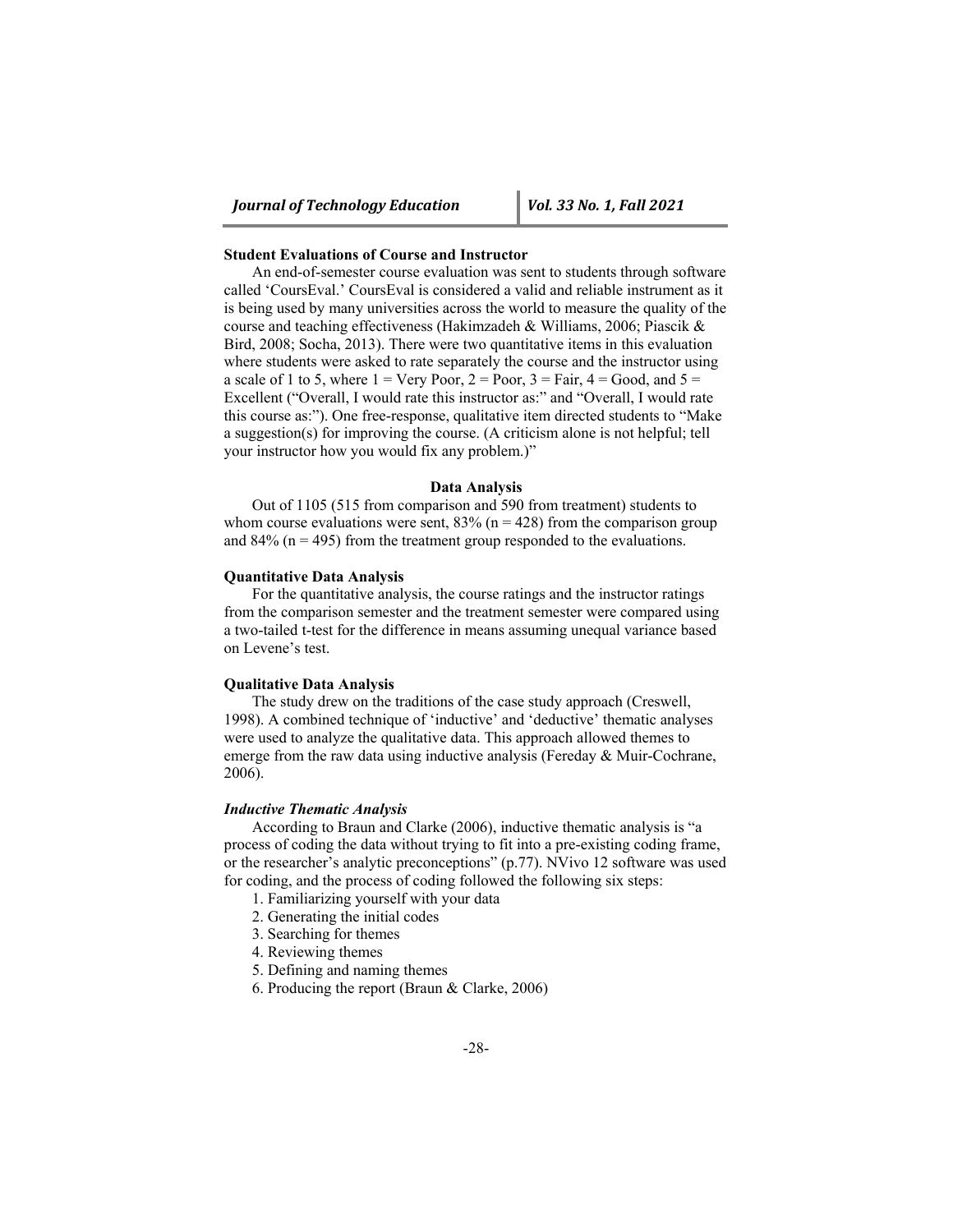#### *Interrater Reliability*

To increase the validity and reliability of the thematic analysis, we checked interrater reliability. Interrater reliability is defined as the degree to which ratings of two or more raters or observations of two or more observers are consistent with each other (Tashakkori & Teddlie, 1998; Marques & McCall, 2005).

After coding in NVivo software, 20% of the un-coded data from both comparison semester and treatment semester were shared with a separate rater. This second rater was also given a codebook that consisted of descriptions of each code, an example, and rules for each code. Once the rater coded the shared data, a coding comparison was made to assess interrater reliability. According to Cohen (1960), the statistic used to measure interrater reliability is a value from 0 to 1. The analysis yielded a *kappa* value of 0.82. According to Marques and McCall (2005), this value of *kappa* is considered as a strong level of agreement.

#### *Deductive Thematic Analysis*

Crabtree and Miller outlined deductive thematic analysis, also known as the *a priori* template approach, in 1999. In this approach, a template in the form of codes/keywords is used to arrange the data for subsequent interpretation. In deductive analysis, the researcher gives a detailed definition of the template before conducting the deductive analysis. The template is sometimes based on the preliminary scanning of the data or based on the theoretical framework of the research study (Fereday & Muir-Cochrane, 2006). In this study, the deductive analysis was based on the theoretical framework for the Expectancy Value Theory of motivation.

## **Results**

#### **Quantitative Results**

There was a significant difference in the scores for course rating between the comparison semester ( $M = 2.95$ ,  $SD = 0.46$ ) and treatment semester ( $M =$ 3.41,  $SD = 0.42$ ) ( $t(28) = -3.14$ ,  $p = .008$ ). This was also the case for the difference in scores for instructor rating between the comparison semester (*M* = 3.5,  $SD = 0.48$ ) and treatment semester  $(M = 4.23, SD = 0.33)$   $(t(28) = -5.18, p <$ .001). The test results suggest that students perceived the course and instructor significantly better after the course improvements were made.

### **Qualitative Results**

An inductive coding in the NVivo software yielded 13 codes, such as 'busy work,' 'instructor complaints,' 'unorganized,' 'course should not be required,' and 'need more time on assignment.' Similar codes were grouped to form categories or themes. Three overarching themes emerged: (a) *time*, (b) *instructor expectation*, and (c) *course relevance*. Following inductive coding, a deductive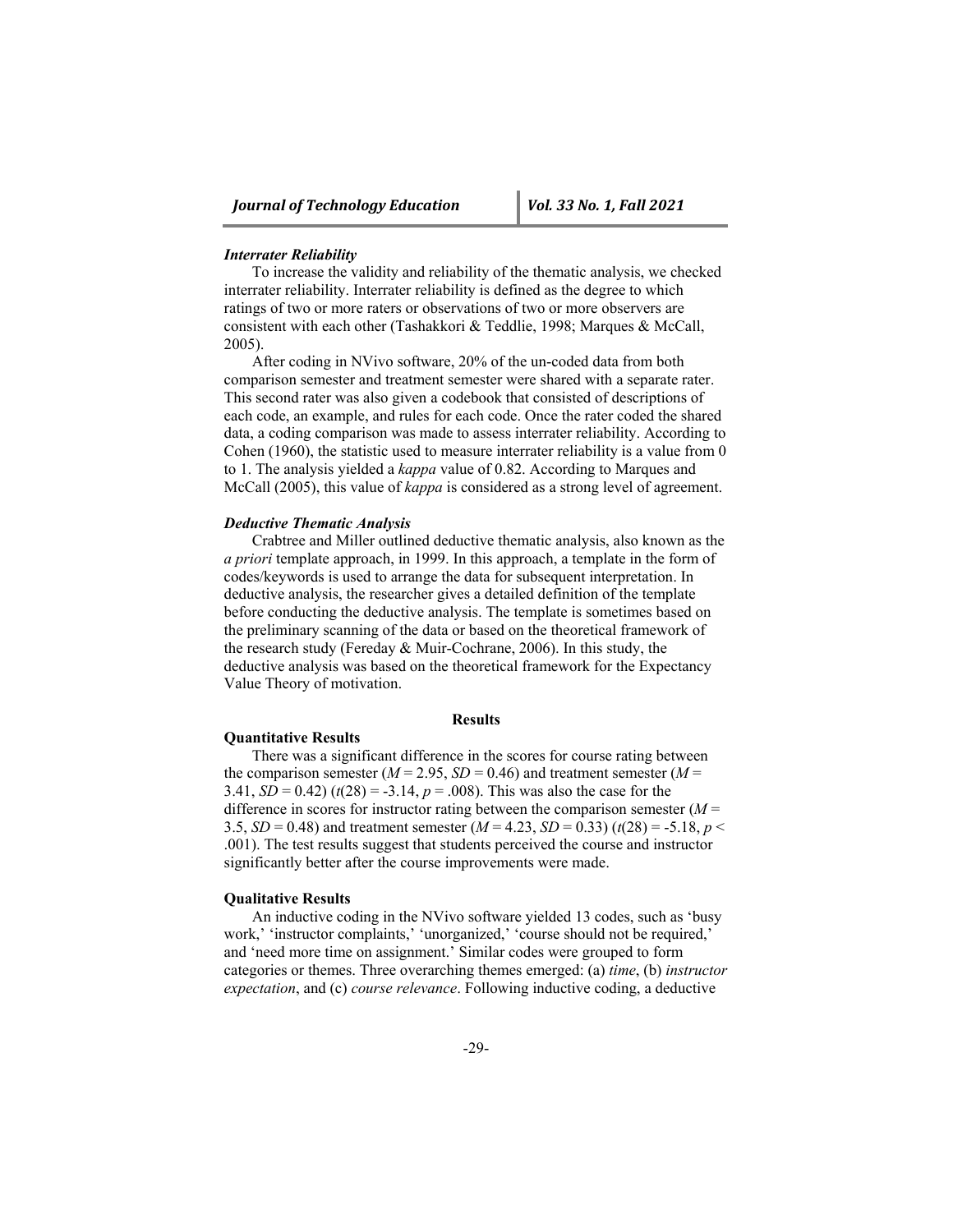analysis was performed on each of the three themes through the lens of Expectancy Value Theory to understand student perceptions of course quality.

# *Theme 1: Time Required to Complete Assignments*

The emergent theme of *time (required to complete assignments)* was defined as the number of hours students spend to complete an assignment. This *time* theme includes perceptions of busy work or tedious work that did not contribute to significant learning. Typical student responses that were categorized in the *time* theme are seen in Table 4.

#### **Table 4**

*'Time' Theme: Examples of Student Responses to "Make a Suggestion(s) for Improving the Course."* 

| <b>Comparison Semester</b>                                                                                                                                                                                       | <b>Treatment Semester</b>                                                                                                                                                                                                                                                                                                                                                                                                                |
|------------------------------------------------------------------------------------------------------------------------------------------------------------------------------------------------------------------|------------------------------------------------------------------------------------------------------------------------------------------------------------------------------------------------------------------------------------------------------------------------------------------------------------------------------------------------------------------------------------------------------------------------------------------|
| "Tech 120 isn't a challenging course<br>but contains a bunch of busy work<br>not needed. I would suggest to only<br>have one project in the semester<br>instead of three [projects]."                            | "A lot of the work felt like busywork<br>and wasn't always easy to complete in a<br>timely manner - not because it was<br>difficult, but because it was tedious."                                                                                                                                                                                                                                                                        |
| "The class took the most time out of<br>class on homework than any of my<br>other courses did, and the work I<br>was doing out of class felt very<br>overwhelming and unnecessary."                              | "Overall, I enjoyed taking this course<br>and feel like I have learned quite a bit,<br>sometimes I felt like the work required<br>for us to do outside of class (at the<br>beginning of the semester) was very<br>time-consuming."                                                                                                                                                                                                       |
| "Get rid of all the busy work,<br>students can tell when an<br>assignment is for nothing especially<br>when it is thrown to the wind the<br>next day in class. Try to make<br>whatever they're doing important." | "At first the course seems like busy"<br>work until you realize at the end that<br>the information taught actually helps<br>you for the future. I found out that I<br>didn't know how to brainstormwho<br>would've thought that? I'm not sure<br>how to make the beginning of the<br>course seem less tedious or how to<br>make students realize the importance<br>early on. Other than that, the course<br>was structured pretty well." |

The deductive coding of the *time* theme revealed student perceptions of their ability to be successful and perceptions of the course's value and costs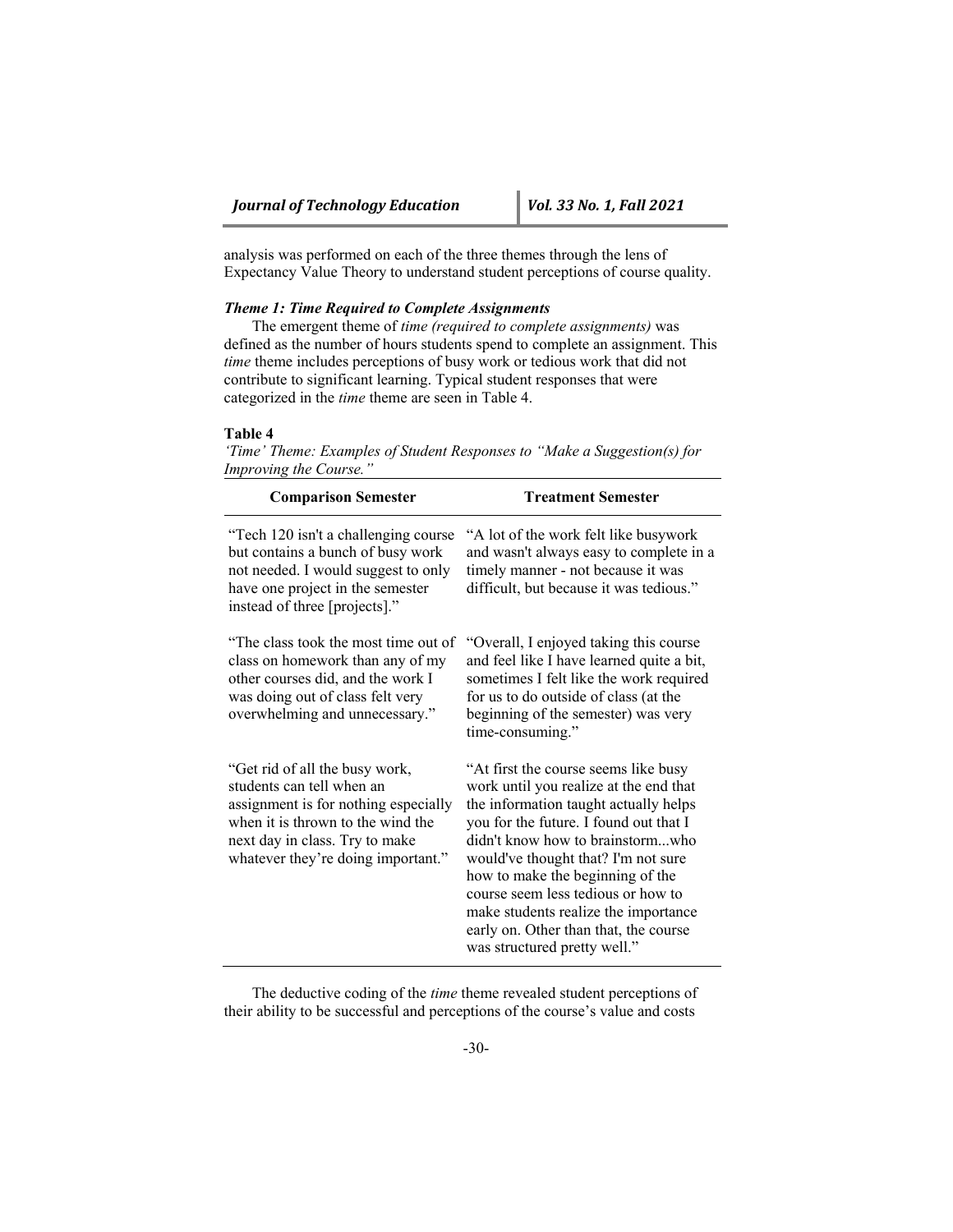related to engaging in course activities. Students in both conditions indicated that the preparation was 'busy work' and took a lot of time to complete. Overall, the comparison semester students were frustrated by their perception that the coursework lacked value. Treatment semester students indicated that assignments were not difficult to complete, and the strength of students' complaints was less. Some students in the treatment semester proposed strategies to reduce the number of assignments. For example, one student in the treatment semester mentioned: "It would have been nice to only been assigned readings or videos or a worksheet and not all three at once. I think a combination like two of the three would be alright as well, but all three once was really quite a bit of work."

The analysis revealed that treatment semester students enjoyed the course and realized the value of the course content and the assignments. One of the students from the treatment semester mentioned that:

The class has not been nearly as bad as some make it out to be. I feel that it cannot be more suited to students without taking out needed lessons. The course is fine just the way it is in my opinion. It just pushes people out of their high school days and into college by making them work outside of class of their own free will and making them take initiatives or risk failing.

Students wrote about the costs associated with completing assignments in terms of some assignments being too long. In the comparison semester, a student had mentioned: "I would suggest to possibly break the assignments down a bit more so that there are not any that take over 3 or 4 hours to complete." This was considered while improving the course; in the treatment semester, there were no student-revealed barriers to completing assignments.

### *Theme 2: Student Perception of Instructor's Expectations*

The *instructor expectation* theme was defined as students' perceptions of how well the instructor communicated the objectives and expectations of the course with students. The codes included in this theme were 'unorganized course,' 'no clear assignments or goals,' and 'instructor complaints.' Typical responses to this theme are presented in Table 5.

The deductive coding of *instructor expectation* was based on students' perceptions of their ability to be successful, course value, and costs related to engaging in course activities. In the comparison semester, students frequently stated that they felt unable to meet the instructor's expectations because they did not understand the expectations due to unclear faculty instructions or unorganized course contents. Many students in the comparison semester were confused about the instructions given by the instructors; one student commented, "we were confused on what we were even supposed to be learning."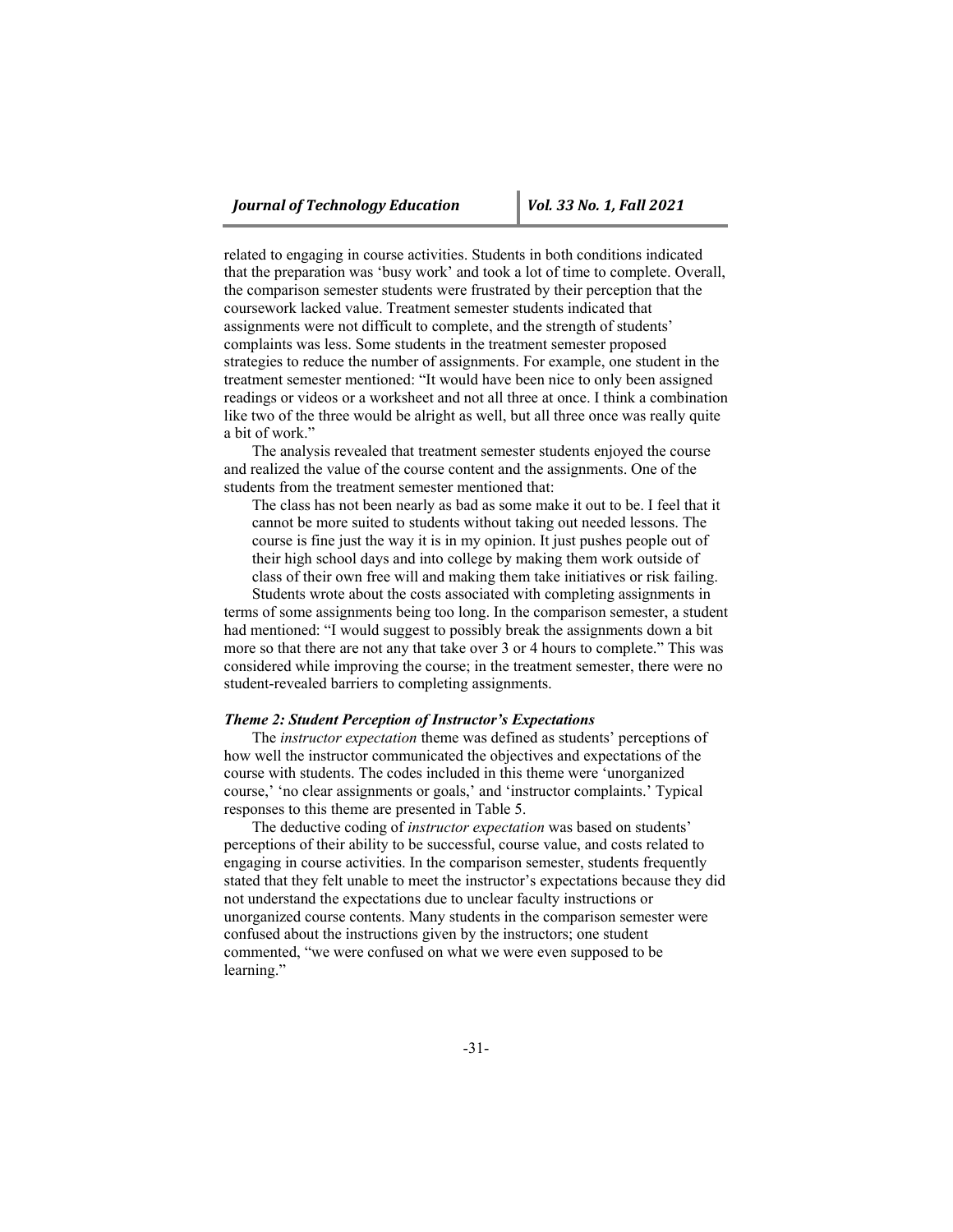## **Table 5**

*'Instructor Expectation' Theme: Examples of Student Responses to "Make a Suggestion(s) for Improving the Course."*

| <b>Comparison Semester</b>                                                                                                                                                                                         | <b>Treatment Semester</b>                                                                   |
|--------------------------------------------------------------------------------------------------------------------------------------------------------------------------------------------------------------------|---------------------------------------------------------------------------------------------|
| "There were times where the instructor said"<br>one thing about the grading of the<br>assignments, but the grader used the rubric,<br>which said something entirely different. This<br>led to a lot of confusion." | "I felt like the course went very<br>smoothly and I have no<br>suggestions on improvement." |
| "The course at time seemed unorganized. It<br>would be helpful if the due dates of<br>assignments were clear, and your words<br>matched blackboard [the course LMS]."                                              | "Perfect," "I have no<br>suggestions," "I wouldn't really<br>change the class."             |
| "Make the directions on the assignment"<br>clearer, give more than 5-10 minutes to do<br>in-class assignments that take like 20-25<br>minutes to do."                                                              | "[I] understand the materials<br>better. The [instructor] shows up<br>better prepared."     |

In the treatment semester, students less frequently reported the course as being confused or unorganized but more frequently suggested having the option to switch groups if (or when) their group members were not contributing. Some of the comments in the treatment semester included, "I did not like working in groups within this class. I found it very frustrating when my classmates failed to participate and complete assignments on time," and "Group projects need to be reworked. If a group member is not cooperating, and thus work cannot be submitted in reasonable time, the entire group receives a zero for the assignment because no late work is accepted."

Most of the students felt that the instructors did not do a good job in differentiating between the project objectives, which may have made many students feel that the course projects were repetitive within the semester. One of the students' comments related to this concern was, "Working on the design process also felt repetitive and felt like this course should not be an entire semester long. Project 2 felt like a smaller version of Project 3, it felt like we did everything twice." Another student suggested to "make it relevant and less repetitive." This general concern was voiced frequently by students in the comparison group spanning multiple instructors. On the other hand, the treatment semester students had many positive comments about instructor expectations, such as, "The course was very well set up and I would not change it." Another student mentioned that "I found the class to be very helpful in starting my scholarly project."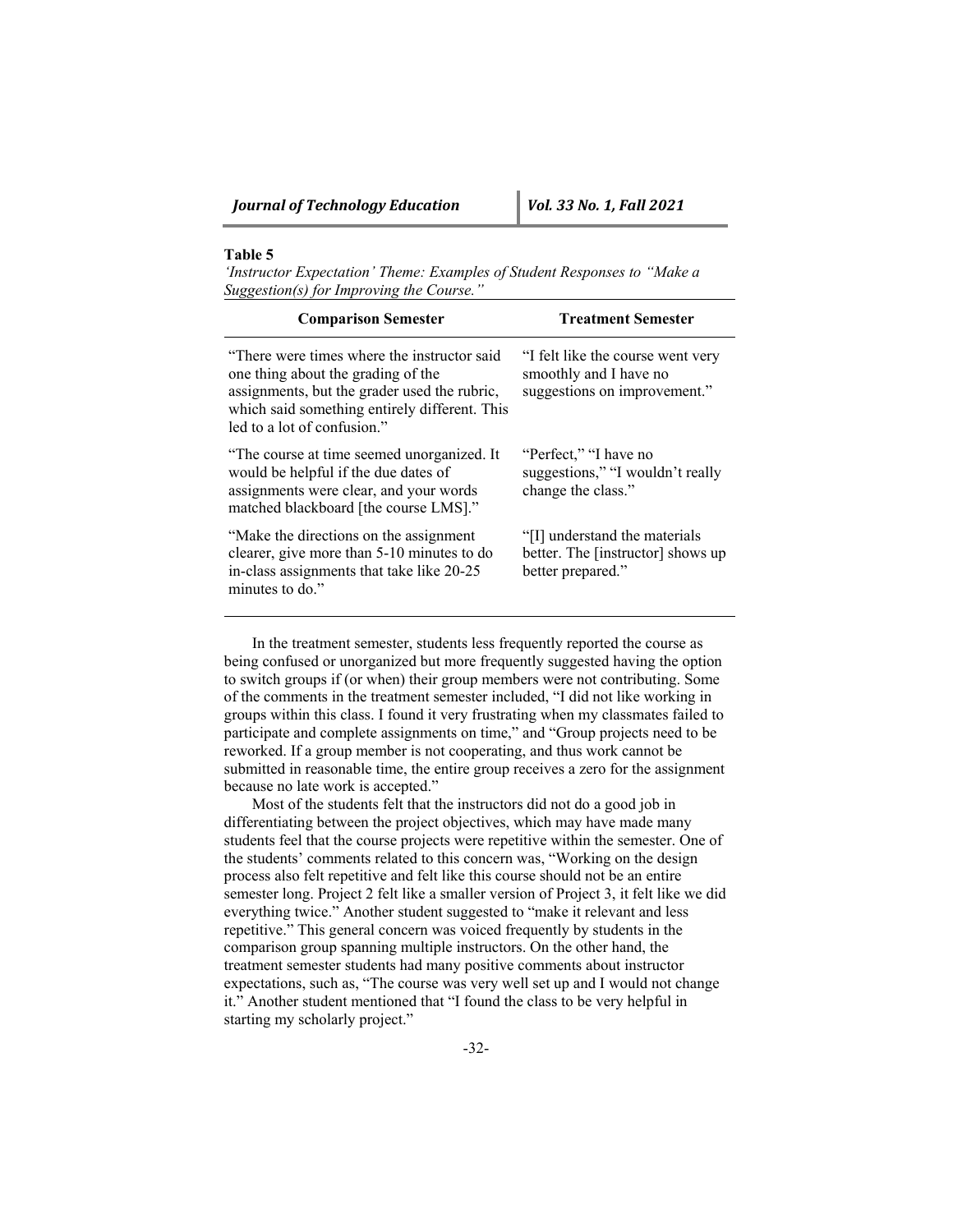In the comparison semester, some of the students complained about the costs associated with deadlines for assignments not being set correctly by the instructor. Where the deadlines were set incorrectly at the beginning of the semester and changed suddenly as the assignment approached, many students spent extra time and effort to complete the assignment. One of the students felt that the instructor "was not very good at assigning assignments and making it known they are due - stick to the schedule." Students articulated that it took too much effort to understand how to do the assignment, "I think he needs to do a better job explaining how to do some of our outside assignments. There were times when I felt that I couldn't do the assignment because I wasn't sure how to do it." Students in the treatment semester had no negative comments related to unexpected or undue costs associated with the course.

## *Theme 3: Course Relevance*

*Course relevance*, as a theme, was defined as how the students felt about the course in terms of its contribution to their knowledge and skills (Table 6).

## **Table 6**

| <b>Comparison Semester</b>                                                                                 | <b>Treatment Semester</b>                                                                                                                                                                                                                              |
|------------------------------------------------------------------------------------------------------------|--------------------------------------------------------------------------------------------------------------------------------------------------------------------------------------------------------------------------------------------------------|
| "This course shouldn't exist."                                                                             | "I could see it being a benefit for<br>someone never introduced to an<br>engineering environment before"                                                                                                                                               |
| "The course does not feel necessary"<br>for a lot of students."                                            | "Maybe don't limit the options for<br>creative projects so much. For example,<br>the 'Campus Safety project' was really<br>hard for certain majors to come up with<br>practical idea, whereas for other majors<br>it's very straightforward and easy." |
| "I don't think I'd have this class be<br>a requirement for the college, as it<br>doesn't help all majors." | "This is a good class and can be very<br>beneficial to people only in certain<br>majors."                                                                                                                                                              |

*'Course Relevance' Theme: Examples of Student Responses to "Make a Suggestion(s) for Improving the Course."* 

Deductive analysis by the *course relevance* theme addressed students' perceptions of being successful, course value, and costs of engaging in course activities. The course was an introductory, common course for first-year polytechnic students. Regardless of the condition (treatment or comparison), some students struggled to see how the course related to their majors. Aviation majors, for example, who wanted to become pilots were not sure how the design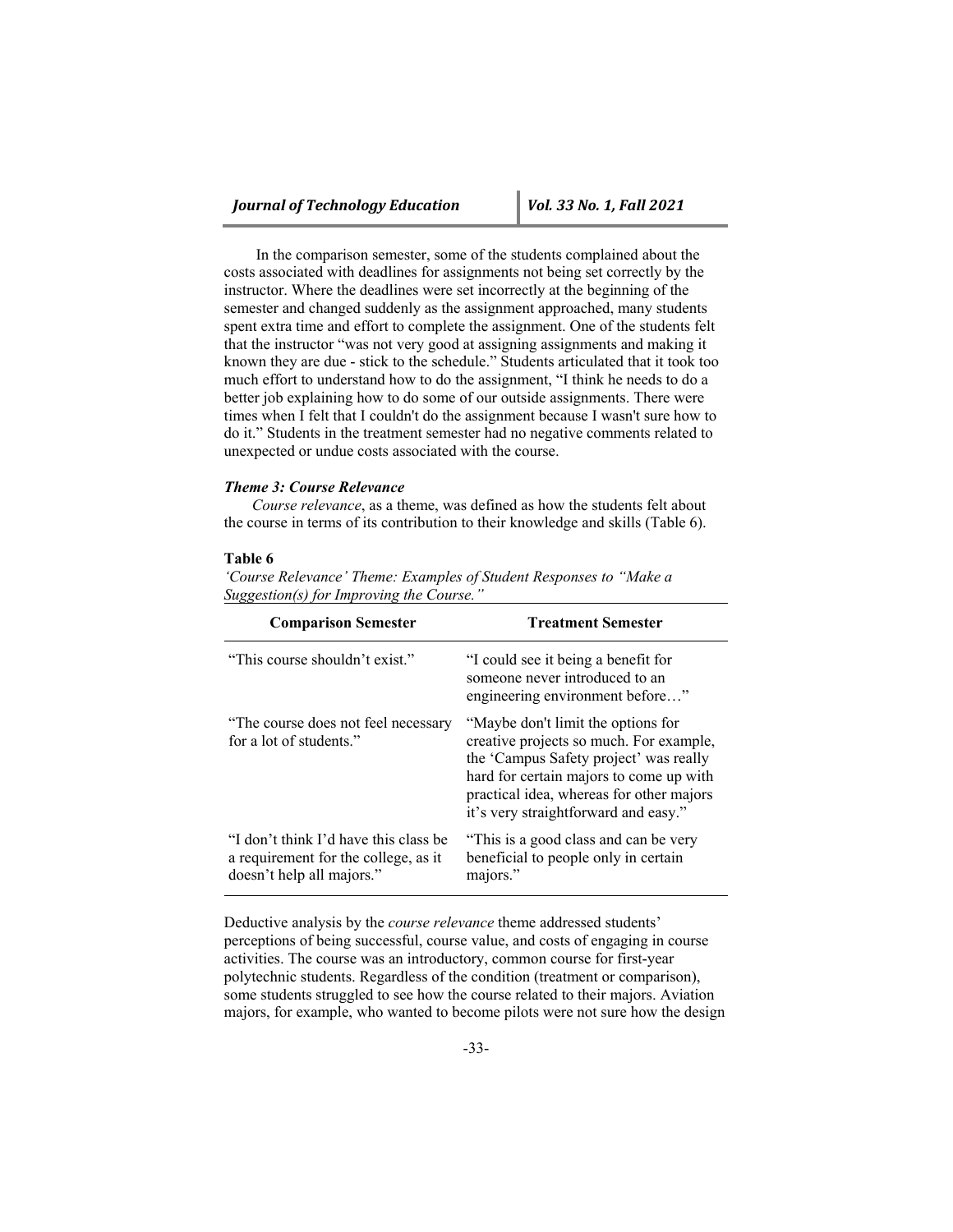thinking course was relevant to the aviation field. Though they had this general struggle, these students did not indicate any concerns with their expectations of being successful in the course. A student from the comparison semester stated: "All that was assigned were projects and homework that either don't really relate to what my major entails or that students are already doing in the classes within their specific major courses." Students in the treatment semester also found it difficult to make a direct connection between the course and their major, though many found the course content relevant and useful. One commented, "I have already found myself using and accepting the terminology taught in the class about user-based design." Another student from the treatment semester mentioned, "I believe it would be beneficial to the class as [a] whole if the different majors and areas of study were taken into greater consideration throughout the course." Though students in the comparison and treatment groups struggled with value in the context of their major, they did not mention any significant barriers (costs) to completing the assignments related to their perceived relevance to their major.

### **Discussion and Conclusion**

It is challenging to teach introductory engineering and technology courses as students may not see the relevance of their study until later years or sometimes when faced with real-world problems (Yelamarthi & Drake, 2015). In Summer 2018, the instructors and course coordinators of a required design thinking course at a midwestern university evaluated and modified the course through the lens of Expectancy Value Theory. The revised course was implemented in Fall 2018. This study analyzed the impact of these curricular changes by comparing the end-of-course evaluation data from Fall 2017 (before revision) to Fall of 2018 (after revision, treatment).

There were significant differences in student ratings of both course and instructor between the comparison and treatment semesters, with the treatment group having higher ratings. The written comments requesting suggestions for improvement had some similar responses related to perceptions of *time* required to complete assignments and course relevance. Some notable differences in the written comments included:

- In the treatment semester, many students responded with comments such as, no suggestions for improvement, the course was perfect, no comments, good course etc. compared to comparison semester where there were no such comments.
- The intensity of negative comments was noticeably less in the treatment semester compared to the comparison semester.
- Unlike the comparison semester, the students in the treatment semester provided valuable feedback on how to improve the course.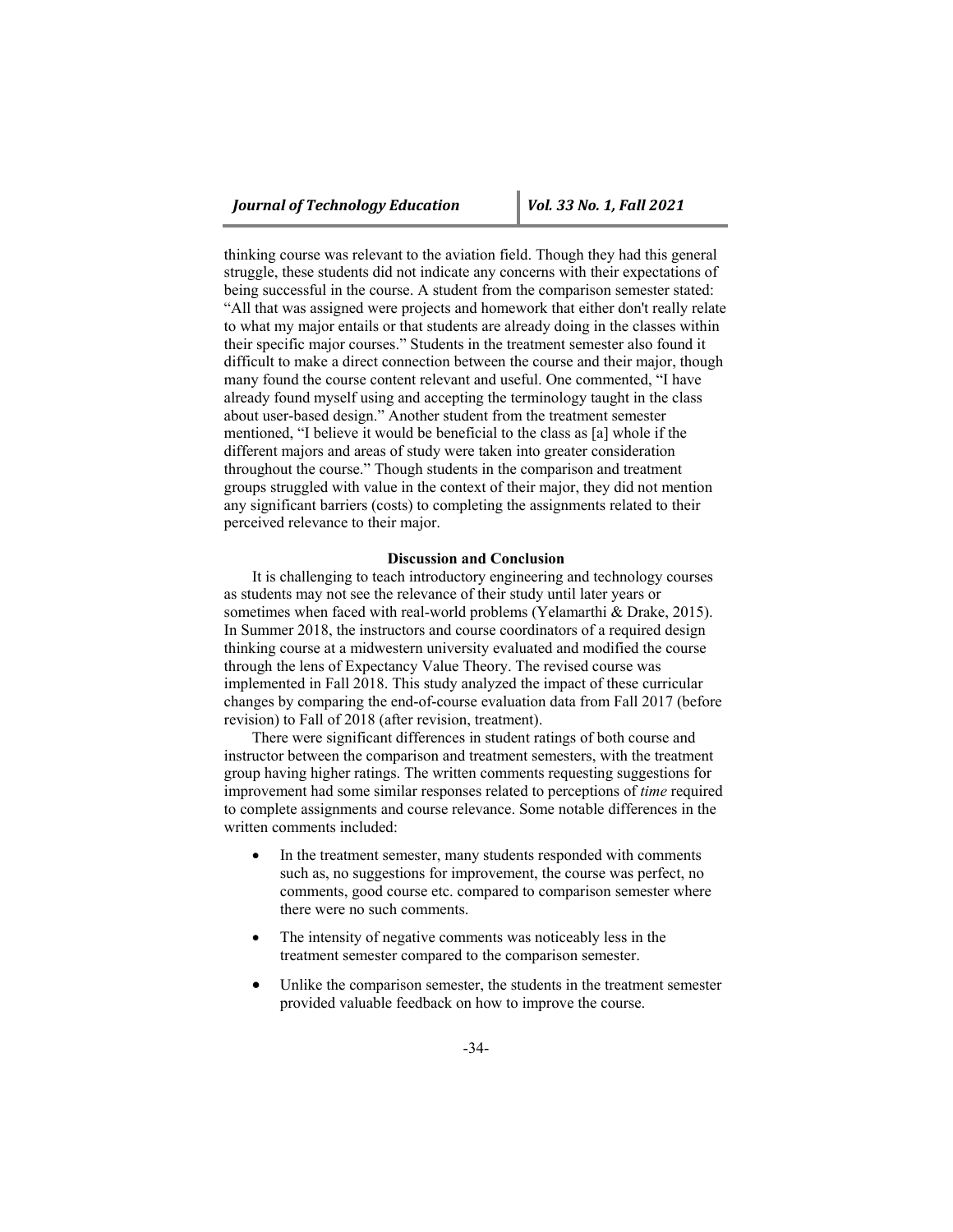As a result of the quantitative improvement in the course and instructor scores, as well as the decrease in quantity and magnitude of negative comments, these findings suggest the use of Expectancy Value Theory as a successful lens by which instructors may review and improve their course materials. Collegiate and secondary school technology and engineering instructors may find that focusing upon students' expectations of success and their perceptions of value while reducing perceived costs associated with completing course assignments may also improve student evaluations of course and instructor. Using the Expectancy Value Theory of motivation as a lens to review our course materials led to a measurable improvement in students' course evaluations quantitatively and qualitatively. This may improve student retention and increase demand for both secondary and post-secondary design educators.

### **Limitations and Future Studies**

A single survey of quality administered at the end of a course may not generate sufficient insights into the strengths and weaknesses of a course. Many factors could influence students' perceptions of the course value beyond those we control as teachers, such as the political climate, peer attitudes, and institutional value structure. Our study focused narrowly on aspects of the course that we could influence. Future research might use more diverse data gathering techniques spread across the semester. For example, conducting interviews at strategic times in the semester could provide richer insights.

 Given that the comparison groups significantly differed by SAT scores, course and instructor ratings likely vary by SAT scores and other student demographics. Future research could examine these differences as they may suggest opportunities to address motivational differences among a diverse student population.

### **References**

- Aljohani, O. (2016). A comprehensive review of the major studies and theoretical models of student retention in higher education. *Higher Education Studies*, *6*(2), 1-18. https://doi.org/ 10.5539/hes.v6n2p1
- Abraham, J., & Barker, K. (2015). An expectancy-value model for sustained enrolment intentions of senior secondary physics students. *Research in Science Education*, *45*(4), 509–526. https://doi.org/10.1007/s11165-014- 9434-x
- Ball, C., Huang, K.-T., Cotten, S. R., Rikard, R. V., & Coleman, L. O. (2016). Invaluable values: An expectancy-value theory analysis of youths' academic motivations and intentions. *Information, Communication & Society*, *19*(5), 618–638. https://doi.org/10.1080/1369118X.2016.1139616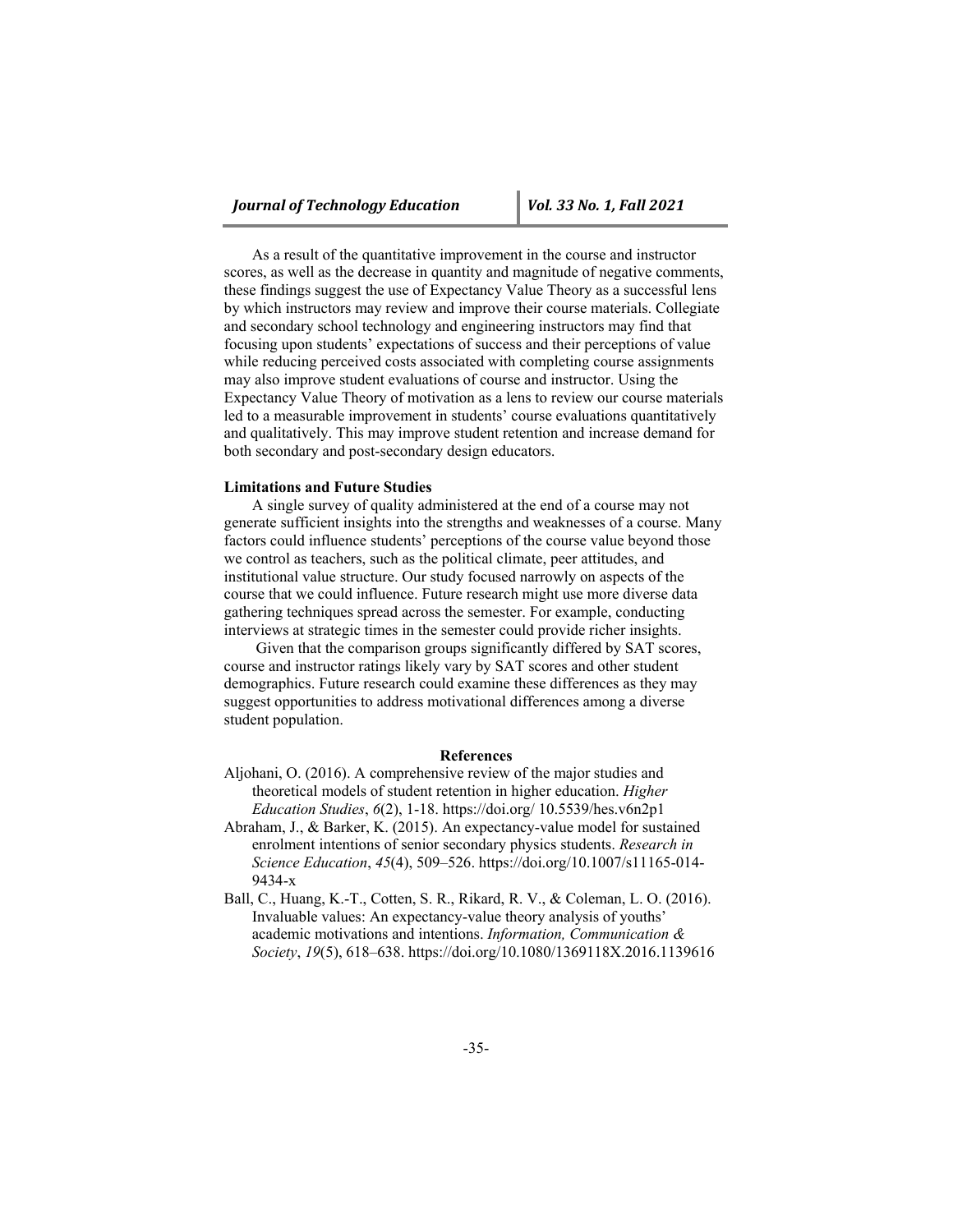- Barron, K. E., & Hulleman, C. S. (2015). Expectancy-value-cost model of motivation. In *International encyclopedia of the social & behavioral sciences* (pp. 503–509). Elsevier. https://doi.org/10.1016/B978-0-08- 097086-8.26099-6
- Braun, V., & Clarke, V. (2006). Using thematic analysis in psychology. *Qualitative Research in Psychology*, *3*(2), 77–101. https://doi.org/10.1191/1478088706qp063oa
- Cohen, J. (1960). A coefficient of agreement for nominal scales. *Educational and Psychological Measurement*, *20*(1), 37–46. https://doi.org/10.1177/001316446002000104
- Crabtree, B. F., & Miller, W. L. (1999). *Doing qualitative research*. SAGE Publications.
- Creswell, J. W. (1998). *Qualitative inquiry and research design: choosing among five traditions.* Sage Publications.
- Eccles, J. S., & Wigfield, A. (2002). Motivational beliefs, values, and goals. *Annual Review of Psychology*, *53*(1), 109–132.
	- https://doi.org/10.1146/annurev.psych.53.100901.135153
- Eccles, J.S, Adler, T. F., Futterman, R., Goff, S. B., Kaczala, C. M., Meece, J. L., & Midgley, C. (1983). Expectancies, values and academic behaviors. In J. T. Spence (Ed.), *Achievement and achievement motives: Psychological and sociological approaches* (pp. 75–146). W. H. Freeman.
- Fereday, J., & Muir-Cochrane, E. (2006). Demonstrating rigor using thematic analysis: A hybrid approach of inductive and deductive coding and theme development. *International Journal of Qualitative Methods*, *5*(1), 80–92. https://doi.org/10.1177/160940690600500107
- Hakimzadeh, H., & Williams, L. (2006). IU-EVAL: An electronic course evaluation system. *Proceedings of the 34th Annual ACM SIGUCCS Conference on User Services - SIGUCCS '06*, 131–134. https://doi.org/10.1145/1181216.1181246
- Hulleman, C. S., Kosovich, J. J., Barron, K. E., & Daniel, D. B. (2017). Making connections: Replicating and extending the utility value intervention in the classroom. *Journal of Educational Psychology*, *109*(3), 387–404. https://doi.org/10.1037/edu0000146
- International Technology Educators Association. (2000). *Standards for technological literacy; Content for the study of technology*. Reston, VA; Author.
- International Technology and Engineering Educators Association. (2021). *Standards for technological and engineering literacy: Defining the role of technology and engineering in STEM education*. https://www.iteea.org/Publications/stel.aspx
- Marques, J. F., & McCall, C. (2005). The application of interrater reliability as a solidification instrument in a phenomenological study. *The Qualitative Report, 10*(3), 439-462.